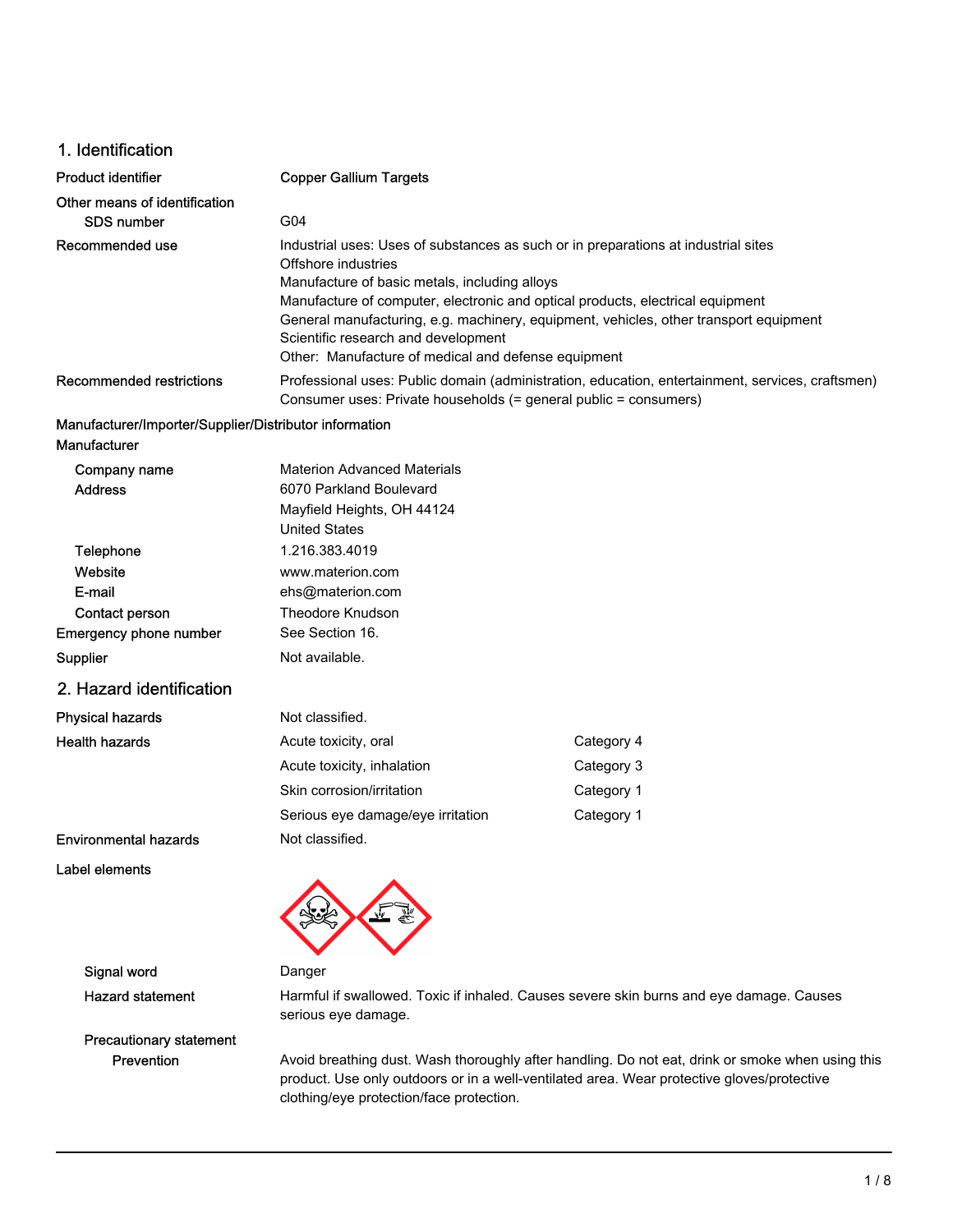| Response                 | IF SWALLOWED: Rinse mouth. Do NOT induce vomiting. IF ON SKIN (or hair): Take off<br>immediately all contaminated clothing. Rinse skin with water. IF INHALED: Remove person to<br>fresh air and keep comfortable for breathing. If in eyes: Rinse cautiously with water for several<br>minutes. Remove contact lenses, if present and easy to do. Continue rinsing. Immediately call a<br>POISON CENTER/doctor. Wash contaminated clothing before reuse. |
|--------------------------|-----------------------------------------------------------------------------------------------------------------------------------------------------------------------------------------------------------------------------------------------------------------------------------------------------------------------------------------------------------------------------------------------------------------------------------------------------------|
| Storage                  | Store in a well-ventilated place. Keep container tightly closed. Store locked up.                                                                                                                                                                                                                                                                                                                                                                         |
| <b>Disposal</b>          | Dispose of contents/container in accordance with local/regional/national/international regulations.                                                                                                                                                                                                                                                                                                                                                       |
| Other hazards            | None known.                                                                                                                                                                                                                                                                                                                                                                                                                                               |
| Supplemental information | For further information, please contact the Product Stewardship Department at +1.216.383.4019.                                                                                                                                                                                                                                                                                                                                                            |

# 3. Composition/information on ingredients

Mixtures

| Chemical name | Common name and synonyms | CAS number | %       |
|---------------|--------------------------|------------|---------|
| Copper        |                          | 7440-50-8  | 55 - 85 |
| Gallium       |                          | 7440-55-3  | 15 - 45 |

All concentrations are in percent by weight unless ingredient is a gas. Gas concentrations are in percent by volume.

| 4. First-aid measures                                                        |                                                                                                                                                                                                                                                                                                                                                                                             |
|------------------------------------------------------------------------------|---------------------------------------------------------------------------------------------------------------------------------------------------------------------------------------------------------------------------------------------------------------------------------------------------------------------------------------------------------------------------------------------|
| Inhalation                                                                   | Remove victim to fresh air and keep at rest in a position comfortable for breathing. Oxygen or<br>artificial respiration if needed. Do not use mouth-to-mouth method if victim inhaled the substance.<br>Induce artificial respiration with the aid of a pocket mask equipped with a one-way valve or other<br>proper respiratory medical device. Call a poison center or doctor/physician. |
| <b>Skin contact</b>                                                          | Take off immediately all contaminated clothing. Rinse skin with water/shower. Call a physician or<br>poison control center immediately. Chemical burns must be treated by a physician. Wash<br>contaminated clothing before reuse.                                                                                                                                                          |
| Eye contact                                                                  | Do not rub eyes. Immediately flush eyes with plenty of water for at least 15 minutes. Get medical<br>attention if irritation develops or persists. Remove contact lenses, if present and easy to do.<br>Continue rinsing. Call a physician or poison control center immediately.                                                                                                            |
| Ingestion                                                                    | Call a physician or poison control center immediately. Rinse mouth. Do not induce vomiting. If<br>vomiting occurs, keep head low so that stomach content doesn't get into the lungs.                                                                                                                                                                                                        |
| Most important<br>symptoms/effects, acute and<br>delayed                     | Burning pain and severe corrosive skin damage. Causes serious eye damage. Symptoms may<br>include stinging, tearing, redness, swelling, and blurred vision. Permanent eye damage including<br>blindness could result.                                                                                                                                                                       |
| Indication of immediate medical<br>attention and special treatment<br>needed | Provide general supportive measures and treat symptomatically. Chemical burns: Flush with water<br>immediately. While flushing, remove clothes which do not adhere to affected area. Call an<br>ambulance. Continue flushing during transport to hospital. Keep victim warm. Keep victim under<br>observation. Symptoms may be delayed.                                                     |
| <b>General information</b>                                                   | Ensure that medical personnel are aware of the material(s) involved, and take precautions to<br>protect themselves. Show this safety data sheet to the doctor in attendance.                                                                                                                                                                                                                |
| 5. Fire-fighting measures                                                    |                                                                                                                                                                                                                                                                                                                                                                                             |
| Suitable extinguishing media                                                 | Powder. Dry sand.                                                                                                                                                                                                                                                                                                                                                                           |
| Unsuitable extinguishing media                                               | Water.                                                                                                                                                                                                                                                                                                                                                                                      |
| Specific hazards arising from<br>the chemical                                | This product is not flammable.                                                                                                                                                                                                                                                                                                                                                              |
| Special protective equipment<br>and precautions for firefighters             | Self-contained breathing apparatus and full protective clothing must be worn in case of fire.                                                                                                                                                                                                                                                                                               |
| Fire fighting<br>equipment/instructions                                      | Move containers from fire area if you can do so without risk.                                                                                                                                                                                                                                                                                                                               |
| Specific methods                                                             | Use standard firefighting procedures and consider the hazards of other involved materials.                                                                                                                                                                                                                                                                                                  |
| <b>General fire hazards</b>                                                  | No unusual fire or explosion hazards noted.                                                                                                                                                                                                                                                                                                                                                 |
|                                                                              |                                                                                                                                                                                                                                                                                                                                                                                             |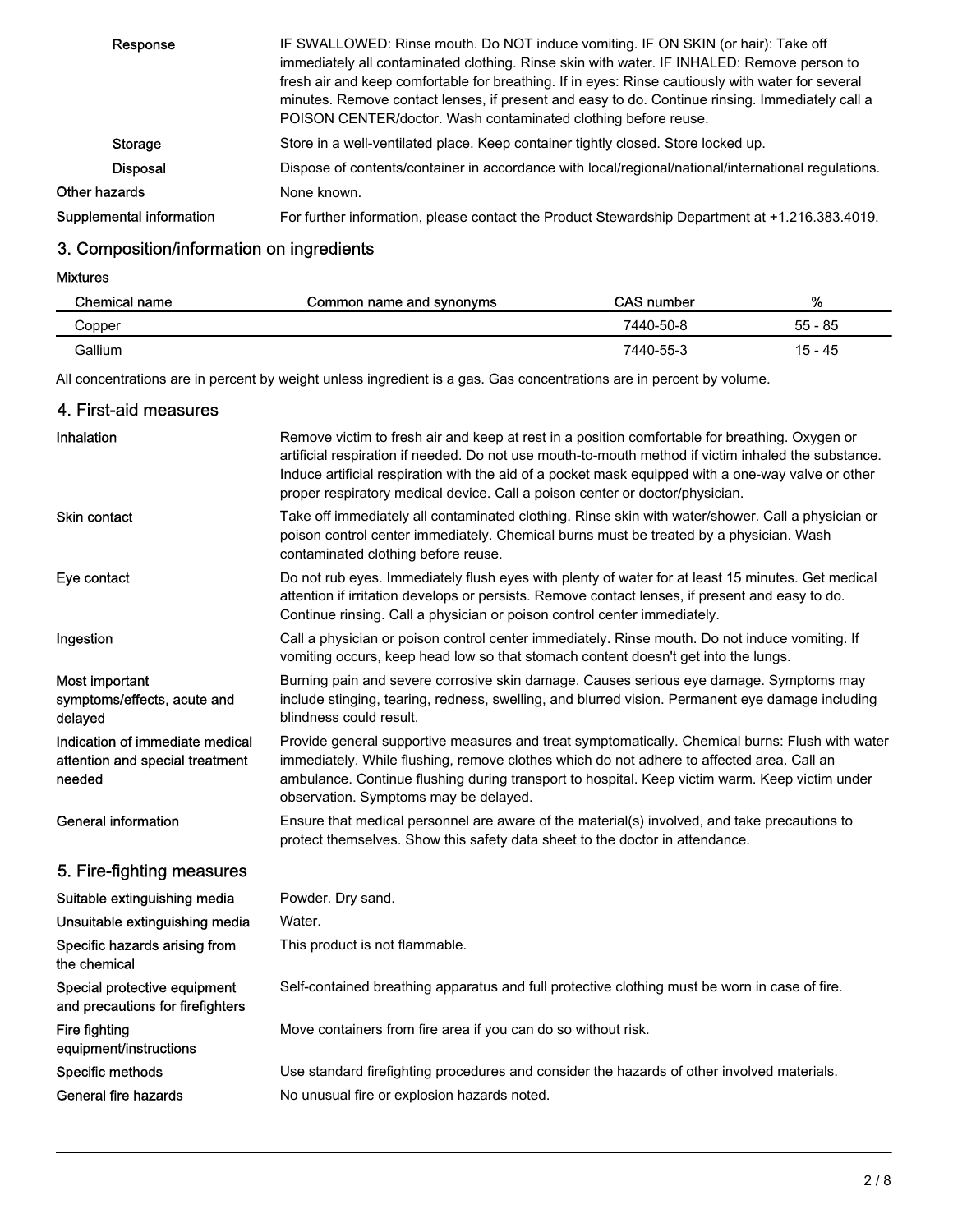# 6. Accidental release measures

| Personal precautions, protective<br>equipment and emergency<br>procedures | Keep unnecessary personnel away. Keep people away from and upwind of spill/leak. Wear<br>appropriate protective equipment and clothing during clean-up. Avoid inhalation of dust. Do not<br>touch damaged containers or spilled material unless wearing appropriate protective clothing.<br>Ensure adequate ventilation. Local authorities should be advised if significant spillages cannot be<br>contained. For personal protection, see section 8 of the SDS. |
|---------------------------------------------------------------------------|------------------------------------------------------------------------------------------------------------------------------------------------------------------------------------------------------------------------------------------------------------------------------------------------------------------------------------------------------------------------------------------------------------------------------------------------------------------|
| Methods and materials for<br>containment and cleaning up                  | Avoid dispersal of dust in the air (i.e., clearing dust surfaces with compressed air). The product is<br>immiscible with water and will spread on the water surface. Prevent entry into waterways, sewer,<br>basements or confined areas. Stop the flow of material, if this is without risk.                                                                                                                                                                    |
|                                                                           | Large Spills: Wet down with water and dike for later disposal. Absorb in vermiculite, dry sand or<br>earth and place into containers. Shovel the material into waste container. Following product<br>recovery, flush area with water.                                                                                                                                                                                                                            |
|                                                                           | Small Spills: Sweep up or vacuum up spillage and collect in suitable container for disposal. Wipe<br>up with absorbent material (e.g. cloth, fleece). Clean surface thoroughly to remove residual<br>contamination.                                                                                                                                                                                                                                              |
|                                                                           | Never return spills to original containers for re-use. For waste disposal, see section 13 of the SDS.                                                                                                                                                                                                                                                                                                                                                            |
| <b>Environmental precautions</b>                                          | Avoid release to the environment. Inform appropriate managerial or supervisory personnel of all<br>environmental releases. Avoid discharge into drains, water courses or onto the ground.                                                                                                                                                                                                                                                                        |
| 7. Handling and storage                                                   |                                                                                                                                                                                                                                                                                                                                                                                                                                                                  |
| Precautions for safe handling                                             | Minimize dust generation and accumulation. Do not get in eyes, on skin, or on clothing. Do not<br>taste or swallow. Avoid breathing dust. Avoid prolonged exposure. When using, do not eat, drink<br>or smoke. Use only outdoors or in a well-ventilated area. Wear appropriate personal protective<br>equipment. Wash hands thoroughly after handling. Avoid release to the environment. Observe<br>good industrial hygiene practices.                          |
| Conditions for safe storage,<br>including any incompatibilities           | Store locked up. Store in tightly closed container. Store in a well-ventilated place. Store away from<br>incompatible materials (see Section 10 of the SDS).                                                                                                                                                                                                                                                                                                     |
| ~ -<br>.                                                                  | $\mathbf{r}$ and $\mathbf{r}$ and $\mathbf{r}$                                                                                                                                                                                                                                                                                                                                                                                                                   |

# 8. Exposure controls/personal protection

## Occupational exposure limits

| US. ACGIH Threshold Limit Values                                                                                                                       |            |                |                |
|--------------------------------------------------------------------------------------------------------------------------------------------------------|------------|----------------|----------------|
| Components                                                                                                                                             | Type       | Value          | <b>Form</b>    |
| Copper (CAS 7440-50-8)                                                                                                                                 | <b>TWA</b> | 1 mg/m $3$     | Dust and mist. |
|                                                                                                                                                        |            | $0.2$ mg/m $3$ | Fume.          |
| Canada. Alberta OELs (Occupational Health & Safety Code, Schedule 1, Table 2)                                                                          |            |                |                |
| Components                                                                                                                                             | Type       | Value          | Form           |
| Copper (CAS 7440-50-8)                                                                                                                                 | TWA        | 1 mg/m $3$     | Dust and mist. |
|                                                                                                                                                        |            | $0.2$ mg/m $3$ | Fume.          |
| Canada. British Columbia OELs. (Occupational Exposure Limits for Chemical Substances, Occupational Health and Safety<br>Regulation 296/97, as amended) |            |                |                |
| Components                                                                                                                                             | Type       | Value          | <b>Form</b>    |
| Copper (CAS 7440-50-8)                                                                                                                                 | TWA        | 1 mg/m $3$     | Dust and mist. |
|                                                                                                                                                        |            | $0.2$ mg/m $3$ | Fume.          |
| Canada. Manitoba OELs (Reg. 217/2006, The Workplace Safety And Health Act)                                                                             |            |                |                |
| Components                                                                                                                                             | Type       | Value          | Form           |
| Copper (CAS 7440-50-8)                                                                                                                                 | TWA        | 1 mg/m $3$     | Dust and mist. |

0.2 mg/m3 Fume.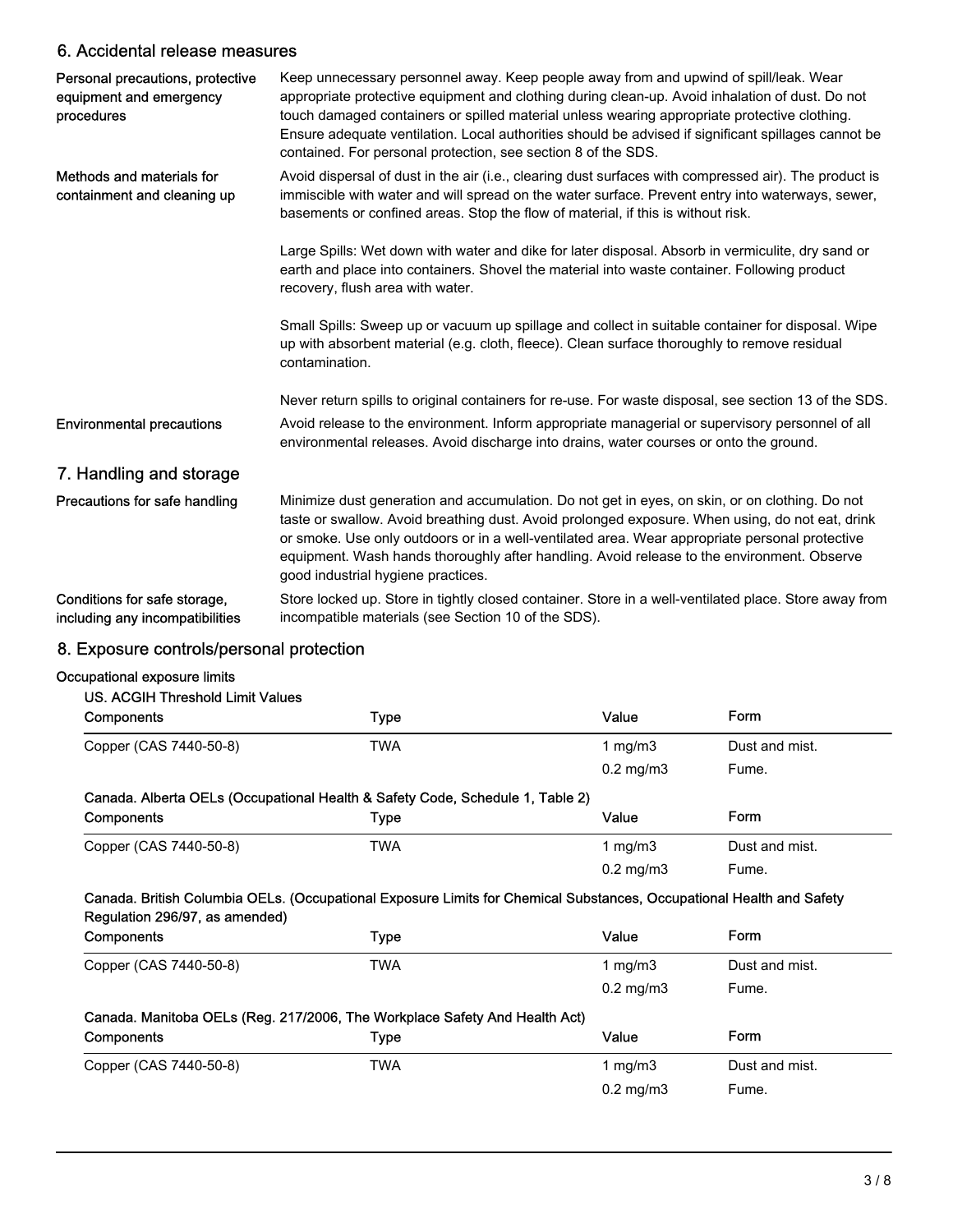| Components                          | Canada. Ontario OELs. (Control of Exposure to Biological or Chemical Agents)<br><b>Type</b>                                                                                                                                                                                                                                                                                                                                                                                                                                                                                                    | Value          | Form           |
|-------------------------------------|------------------------------------------------------------------------------------------------------------------------------------------------------------------------------------------------------------------------------------------------------------------------------------------------------------------------------------------------------------------------------------------------------------------------------------------------------------------------------------------------------------------------------------------------------------------------------------------------|----------------|----------------|
| Copper (CAS 7440-50-8)              | <b>TWA</b>                                                                                                                                                                                                                                                                                                                                                                                                                                                                                                                                                                                     | 1 $mg/m3$      | Dust and mist. |
|                                     |                                                                                                                                                                                                                                                                                                                                                                                                                                                                                                                                                                                                | $0.2$ mg/m $3$ | Fume.          |
| Components                          | Canada. Quebec OELs. (Ministry of Labor - Regulation respecting occupational health and safety)<br>Type                                                                                                                                                                                                                                                                                                                                                                                                                                                                                        | Value          | Form           |
| Copper (CAS 7440-50-8)              | <b>TWA</b>                                                                                                                                                                                                                                                                                                                                                                                                                                                                                                                                                                                     | 1 mg/m $3$     | Dust and mist. |
|                                     |                                                                                                                                                                                                                                                                                                                                                                                                                                                                                                                                                                                                | $0.2$ mg/m $3$ | Fume.          |
|                                     | Canada. Saskatchewan OELs (Occupational Health and Safety Regulations, 1996, Table 21)                                                                                                                                                                                                                                                                                                                                                                                                                                                                                                         |                |                |
| Components                          | <b>Type</b>                                                                                                                                                                                                                                                                                                                                                                                                                                                                                                                                                                                    | Value          | Form           |
| Copper (CAS 7440-50-8)              | 15 minute                                                                                                                                                                                                                                                                                                                                                                                                                                                                                                                                                                                      | $3$ mg/m $3$   | Dust and mist. |
|                                     |                                                                                                                                                                                                                                                                                                                                                                                                                                                                                                                                                                                                | $0.6$ mg/m $3$ | Fume.          |
|                                     | 8 hour                                                                                                                                                                                                                                                                                                                                                                                                                                                                                                                                                                                         | 1 $mg/m3$      | Dust and mist. |
|                                     |                                                                                                                                                                                                                                                                                                                                                                                                                                                                                                                                                                                                | $0.2$ mg/m $3$ | Fume.          |
| <b>Biological limit values</b>      | No biological exposure limits noted for the ingredient(s).                                                                                                                                                                                                                                                                                                                                                                                                                                                                                                                                     |                |                |
| Eye/face protection                 | maintain airborne levels below recommended exposure limits. If exposure limits have not been<br>established, maintain airborne levels to an acceptable level. Eye wash facilities and emergency<br>shower must be available when handling this product.<br>Individual protection measures, such as personal protective equipment<br>Wear safety glasses with side shields (or goggles) and a face shield. Wear approved safety<br>glasses, goggles, face shield and/or welder's helmet when risk of eye injury is present, particularly<br>during operations that generate dust, mist or fume. |                |                |
| Skin protection                     |                                                                                                                                                                                                                                                                                                                                                                                                                                                                                                                                                                                                |                |                |
| Hand protection                     | Wear appropriate chemical resistant gloves. Wear gloves to prevent metal cuts and skin abrasions<br>during handling.                                                                                                                                                                                                                                                                                                                                                                                                                                                                           |                |                |
| Other                               | Wear appropriate chemical resistant clothing. Use of an impervious apron is recommended. Wear<br>necessary protective equipment.                                                                                                                                                                                                                                                                                                                                                                                                                                                               |                |                |
| <b>Respiratory protection</b>       | In case of insufficient ventilation, wear suitable respiratory equipment. Chemical respirator with<br>organic vapor cartridge.                                                                                                                                                                                                                                                                                                                                                                                                                                                                 |                |                |
| <b>Thermal hazards</b>              | Not applicable. Wear appropriate thermal protective clothing, when necessary.                                                                                                                                                                                                                                                                                                                                                                                                                                                                                                                  |                |                |
| General hygiene considerations      | Keep away from food and drink. Always observe good personal hygiene measures, such as<br>washing after handling the material and before eating, drinking, and/or smoking. Routinely wash<br>work clothing and protective equipment to remove contaminants.                                                                                                                                                                                                                                                                                                                                     |                |                |
| 9. Physical and chemical properties |                                                                                                                                                                                                                                                                                                                                                                                                                                                                                                                                                                                                |                |                |
| Appearance                          | Solid.                                                                                                                                                                                                                                                                                                                                                                                                                                                                                                                                                                                         |                |                |
| <b>Physical state</b>               | Solid.                                                                                                                                                                                                                                                                                                                                                                                                                                                                                                                                                                                         |                |                |

| Solid.                                                   |
|----------------------------------------------------------|
| Solid.                                                   |
| Brass.                                                   |
| None.                                                    |
| Not applicable.                                          |
| Not applicable.                                          |
| 905 - 1796 °F (485 - 980 °C) estimated / Not applicable. |
| Not applicable.                                          |
| Not applicable.                                          |
|                                                          |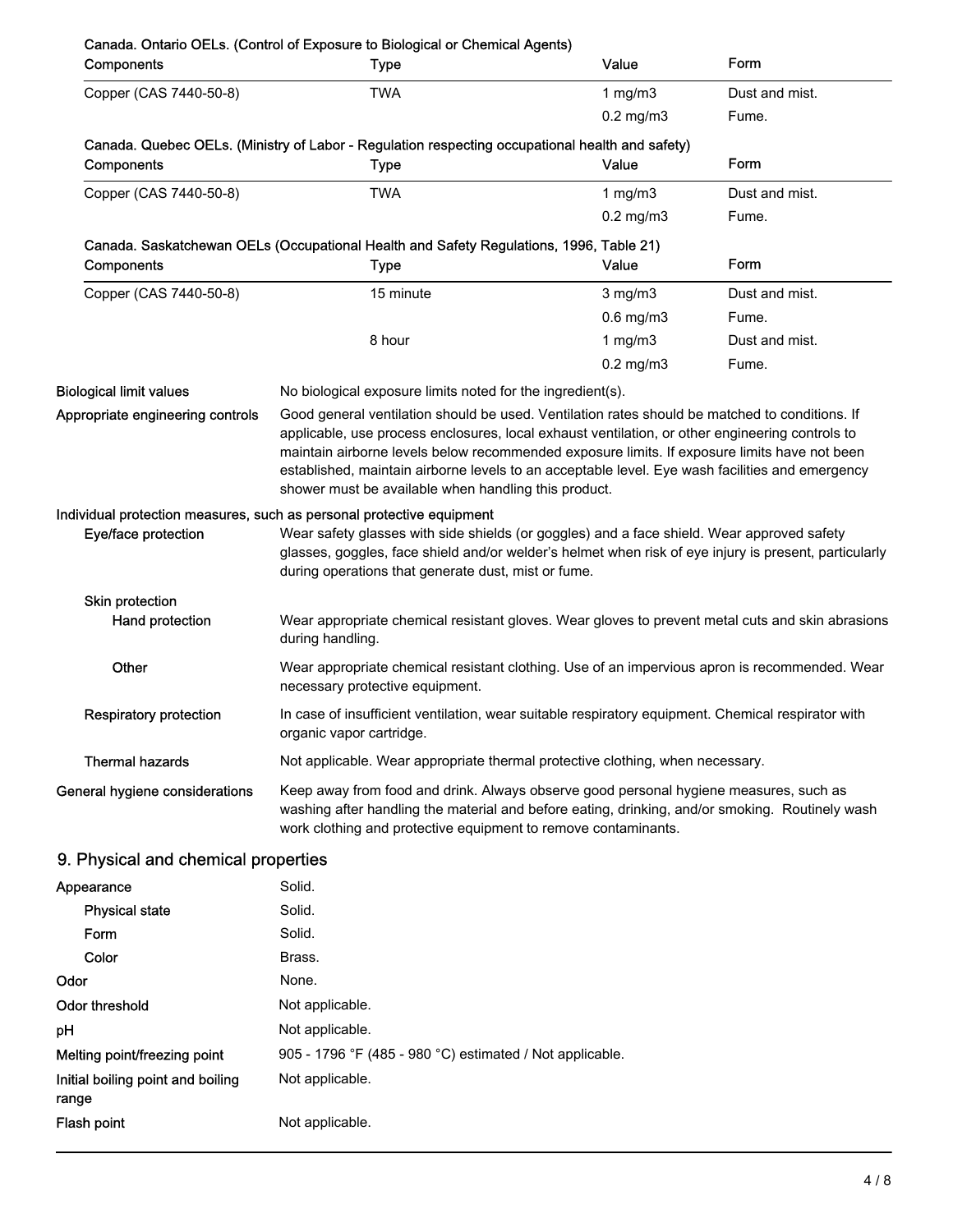| <b>Evaporation rate</b>                              | Not applicable.                                                                                                            |
|------------------------------------------------------|----------------------------------------------------------------------------------------------------------------------------|
| Flammability (solid, gas)                            | Not applicable.                                                                                                            |
| Upper/lower flammability or explosive limits         |                                                                                                                            |
| Flammability limit - lower<br>(%)                    | Not applicable.                                                                                                            |
| <b>Flammability limit - lower</b><br>(%) temperature | Not applicable.                                                                                                            |
| <b>Flammability limit - upper</b><br>(%)             | Not applicable.                                                                                                            |
| Flammability limit - upper<br>(%) temperature        | Not applicable.                                                                                                            |
| Explosive limit - lower (%)                          | Not applicable.                                                                                                            |
| Explosive limit - lower (%)<br>temperature           | Not applicable.                                                                                                            |
| Explosive limit - upper (%)                          | Not applicable.                                                                                                            |
| Explosive limit - upper (%)<br>temperature           | Not applicable.                                                                                                            |
| Vapor pressure                                       | Not applicable.                                                                                                            |
| Vapor density                                        | Not applicable.                                                                                                            |
| <b>Relative density</b>                              | Not applicable.                                                                                                            |
| Solubility(ies)                                      |                                                                                                                            |
| Solubility (water)                                   | Insoluble.                                                                                                                 |
| <b>Partition coefficient</b><br>(n-octanol/water)    | Not applicable.                                                                                                            |
| Auto-ignition temperature                            | Not applicable.                                                                                                            |
| <b>Decomposition temperature</b>                     | Not applicable.                                                                                                            |
| <b>Viscosity</b>                                     | Not applicable.                                                                                                            |
| Other information                                    |                                                                                                                            |
| <b>Density</b>                                       | 7.20 - 8.30 g/cm3 estimated                                                                                                |
| <b>Explosive properties</b>                          | Not explosive.                                                                                                             |
| <b>Flammability</b>                                  | Not applicable.                                                                                                            |
| <b>Oxidizing properties</b>                          | Not oxidizing.                                                                                                             |
| Specific gravity                                     | 7.92 estimated                                                                                                             |
| 10. Stability and reactivity                         |                                                                                                                            |
| Reactivity                                           | The product is stable and non-reactive under normal conditions of use, storage and transport.                              |
| <b>Chemical stability</b>                            | Material is stable under normal conditions.                                                                                |
| Possibility of hazardous<br>reactions                | Hazardous polymerization does not occur.                                                                                   |
| Conditions to avoid                                  | Keep away from heat, hot surfaces, sparks, open flames and other ignition sources. Contact with<br>incompatible materials. |
| Incompatible materials                               | Acids. Bases.                                                                                                              |
| Hazardous decomposition<br>products                  | No hazardous decomposition products are known.                                                                             |
| 11. Toxicological information                        |                                                                                                                            |

# Information on likely routes of exposure Inhalation Toxic if inhaled. Skin contact Causes severe skin burns.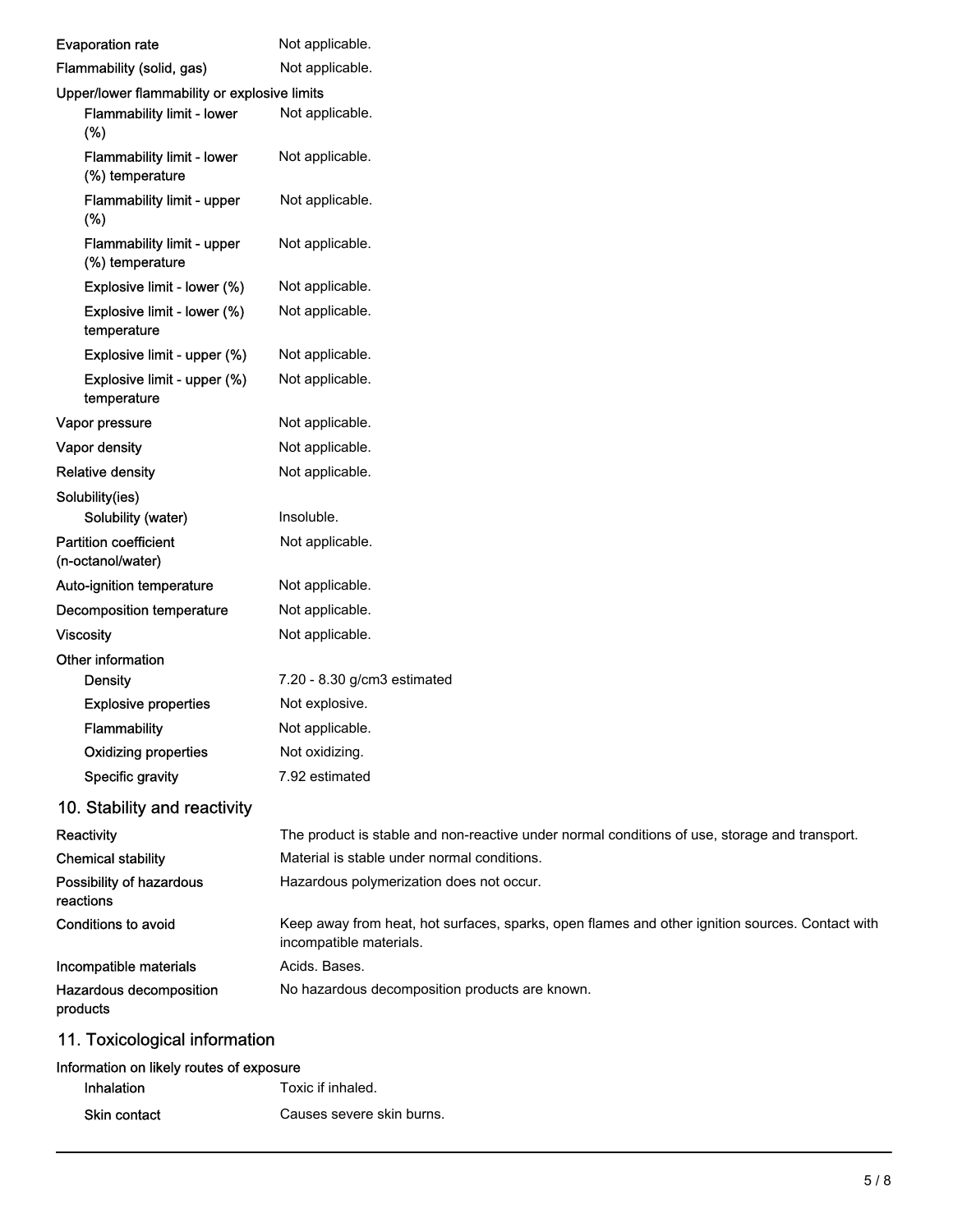| Eye contact                                                                        |                           |                                                                                                                                                                                             |                                 |  |
|------------------------------------------------------------------------------------|---------------------------|---------------------------------------------------------------------------------------------------------------------------------------------------------------------------------------------|---------------------------------|--|
|                                                                                    |                           | Causes serious eye damage.<br>Harmful if swallowed.                                                                                                                                         |                                 |  |
| Ingestion                                                                          |                           | Burning pain and severe corrosive skin damage. Causes serious eye damage.                                                                                                                   |                                 |  |
| Symptoms related to the<br>physical, chemical and<br>toxicological characteristics |                           |                                                                                                                                                                                             |                                 |  |
| Information on toxicological effects                                               |                           |                                                                                                                                                                                             |                                 |  |
| <b>Acute toxicity</b>                                                              |                           | Toxic if inhaled. Harmful if swallowed.                                                                                                                                                     |                                 |  |
| Skin corrosion/irritation                                                          |                           | Causes severe skin burns and eye damage.                                                                                                                                                    |                                 |  |
| Serious eye damage/eye<br>irritation                                               |                           | Causes serious eye damage.                                                                                                                                                                  |                                 |  |
| Respiratory or skin sensitization<br><b>Respiratory sensitization</b>              |                           | Not a respiratory sensitizer.                                                                                                                                                               |                                 |  |
| <b>Skin sensitization</b>                                                          | Not a skin sensitizer.    |                                                                                                                                                                                             |                                 |  |
| Germ cell mutagenicity                                                             | mutagenic or genotoxic.   | No data available to indicate product or any components present at greater than 0.1% are                                                                                                    |                                 |  |
| Carcinogenicity                                                                    |                           | Not classifiable as to carcinogenicity to humans.                                                                                                                                           |                                 |  |
| Reproductive toxicity                                                              |                           | This product is not expected to cause reproductive or developmental effects.                                                                                                                |                                 |  |
| Specific target organ toxicity -<br>single exposure                                | Not classified.           |                                                                                                                                                                                             |                                 |  |
| Specific target organ toxicity -<br>repeated exposure                              | Not classified.           |                                                                                                                                                                                             |                                 |  |
| <b>Aspiration hazard</b>                                                           | Not an aspiration hazard. |                                                                                                                                                                                             |                                 |  |
| <b>Chronic effects</b>                                                             |                           | Prolonged inhalation may be harmful.                                                                                                                                                        |                                 |  |
| 12. Ecological information                                                         |                           |                                                                                                                                                                                             |                                 |  |
| Ecotoxicity                                                                        |                           | The product is not classified as environmentally hazardous.                                                                                                                                 |                                 |  |
| Product                                                                            |                           | <b>Species</b>                                                                                                                                                                              | <b>Test Results</b>             |  |
|                                                                                    |                           |                                                                                                                                                                                             |                                 |  |
| <b>Copper Gallium Targets</b>                                                      |                           |                                                                                                                                                                                             |                                 |  |
| Aquatic                                                                            |                           |                                                                                                                                                                                             |                                 |  |
| Acute                                                                              |                           |                                                                                                                                                                                             |                                 |  |
| Fish                                                                               | <b>LC50</b>               | Fish                                                                                                                                                                                        | 0.0382 mg/l, 96 hours estimated |  |
| Components                                                                         |                           | <b>Species</b>                                                                                                                                                                              | <b>Test Results</b>             |  |
| Copper (CAS 7440-50-8)                                                             |                           |                                                                                                                                                                                             |                                 |  |
| Aquatic                                                                            |                           |                                                                                                                                                                                             |                                 |  |
| Acute                                                                              |                           |                                                                                                                                                                                             |                                 |  |
| Crustacea                                                                          | EC50                      | Blue crab (Callinectes sapidus)                                                                                                                                                             | $0.0031$ mg/l                   |  |
| Fish                                                                               | <b>LC50</b>               | Fathead minnow (Pimephales promelas) 0.0219 - 0.0446 mg/l, 96 hours                                                                                                                         |                                 |  |
|                                                                                    |                           | * Estimates for product may be based on additional component data not shown.                                                                                                                |                                 |  |
| Persistence and degradability                                                      |                           | No data is available on the degradability of this product.                                                                                                                                  |                                 |  |
| <b>Bioaccumulative potential</b>                                                   | No data available.        |                                                                                                                                                                                             |                                 |  |
| Mobility in soil                                                                   | No data available.        |                                                                                                                                                                                             |                                 |  |
| Other adverse effects                                                              |                           | No other adverse environmental effects (e.g. ozone depletion, photochemical ozone creation<br>potential, endocrine disruption, global warming potential) are expected from this component.  |                                 |  |
|                                                                                    |                           |                                                                                                                                                                                             |                                 |  |
| 13. Disposal considerations<br><b>Disposal instructions</b>                        |                           | Collect and reclaim or dispose in sealed containers at licensed waste disposal site. Dispose of<br>contents/container in accordance with local/regional/national/international regulations. |                                 |  |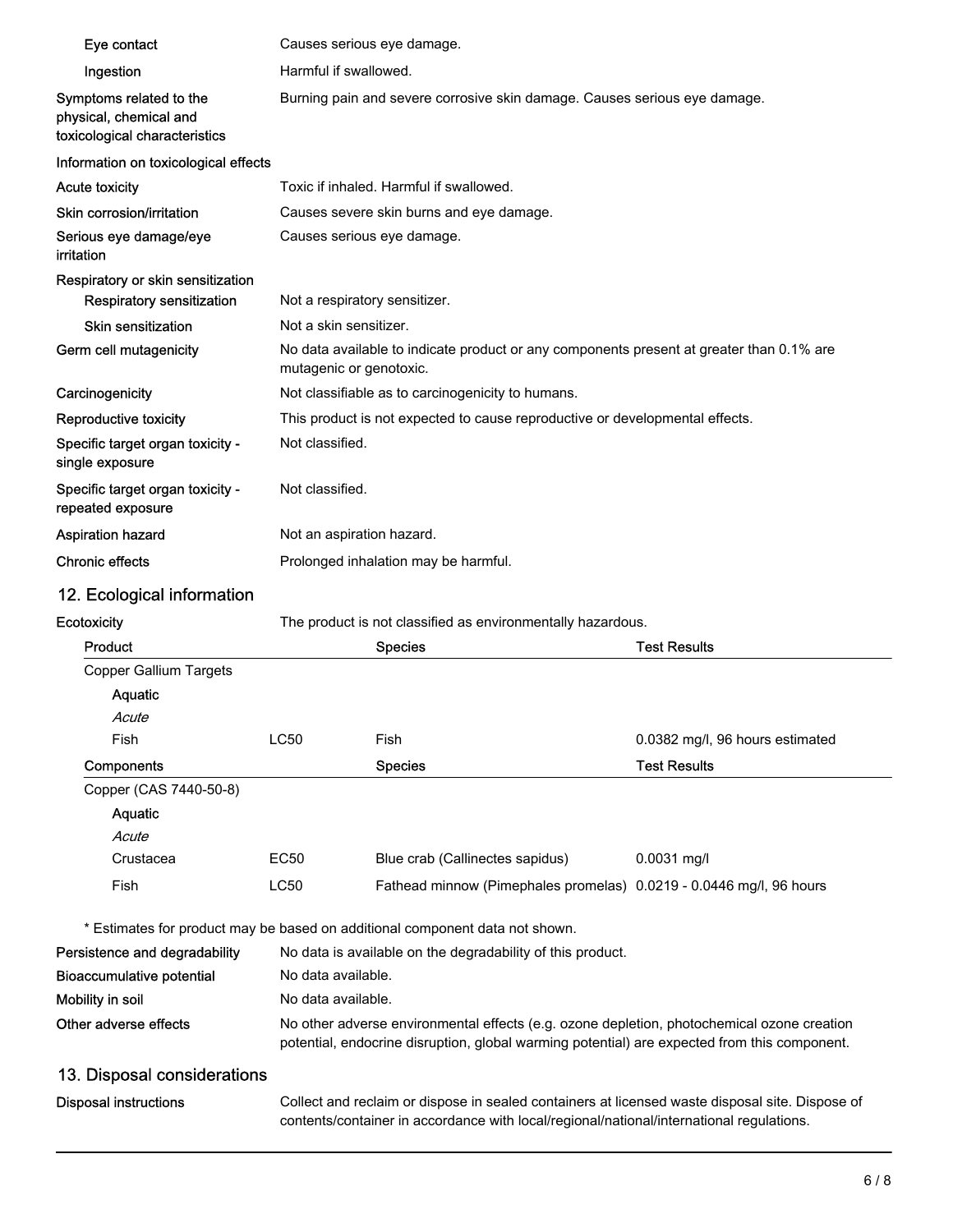| Local disposal regulations               | Dispose in accordance with all applicable regulations.                                                                                                                                                                                                                                                                                                                                                                                     |
|------------------------------------------|--------------------------------------------------------------------------------------------------------------------------------------------------------------------------------------------------------------------------------------------------------------------------------------------------------------------------------------------------------------------------------------------------------------------------------------------|
| Hazardous waste code                     | The waste code should be assigned in discussion between the user, the producer and the waste<br>disposal company.                                                                                                                                                                                                                                                                                                                          |
| Waste from residues / unused<br>products | Dispose of in accordance with local regulations. Empty containers or liners may retain some<br>product residues. This material and its container must be disposed of in a safe manner (see:<br>Disposal instructions). Whatever cannot be saved for recovery or recycling should be managed in<br>an appropriate and approved waste facility. Processing, use or contamination of this product may<br>change the waste management options. |
| Contaminated packaging                   | Since emptied containers may retain product residue, follow label warnings even after container is<br>emptied. Empty containers should be taken to an approved waste handling site for recycling or<br>disposal.                                                                                                                                                                                                                           |
| .                                        |                                                                                                                                                                                                                                                                                                                                                                                                                                            |

## 14. Transport information

#### TDG

Not regulated as dangerous goods.

#### IATA

Not regulated as dangerous goods.

#### IMDG

Not regulated as dangerous goods.

Transport in bulk according to Not applicable. Annex II of MARPOL 73/78 and the IBC Code

### 15. Regulatory information

Canadian regulations

This product has been classified in accordance with the hazard criteria of the HPR and the SDS contains all the information required by the HPR.

## Controlled Drugs and Substances Act Not regulated. Export Control List (CEPA 1999, Schedule 3)

Not listed.

#### Greenhouse Gases

Not listed.

#### Ontario. Toxic Substances. Toxic Reduction Act, 2009. Regulation 455/09 (July 1, 2011)

Copper (CAS 7440-50-8)

#### Precursor Control Regulations

Not regulated.

#### International regulations

Stockholm Convention

Not applicable.

Rotterdam Convention

Not applicable.

#### Kyoto protocol

Not applicable.

#### Montreal Protocol

Not applicable.

Basel Convention

Not applicable.

| Country(s) or region | Inventory name                                     | On inventory (yes/no)* |
|----------------------|----------------------------------------------------|------------------------|
| Australia            | Australian Inventory of Chemical Substances (AICS) | Yes                    |
| Canada               | Domestic Substances List (DSL)                     | Yes                    |
| Canada               | Non-Domestic Substances List (NDSL)                | No                     |